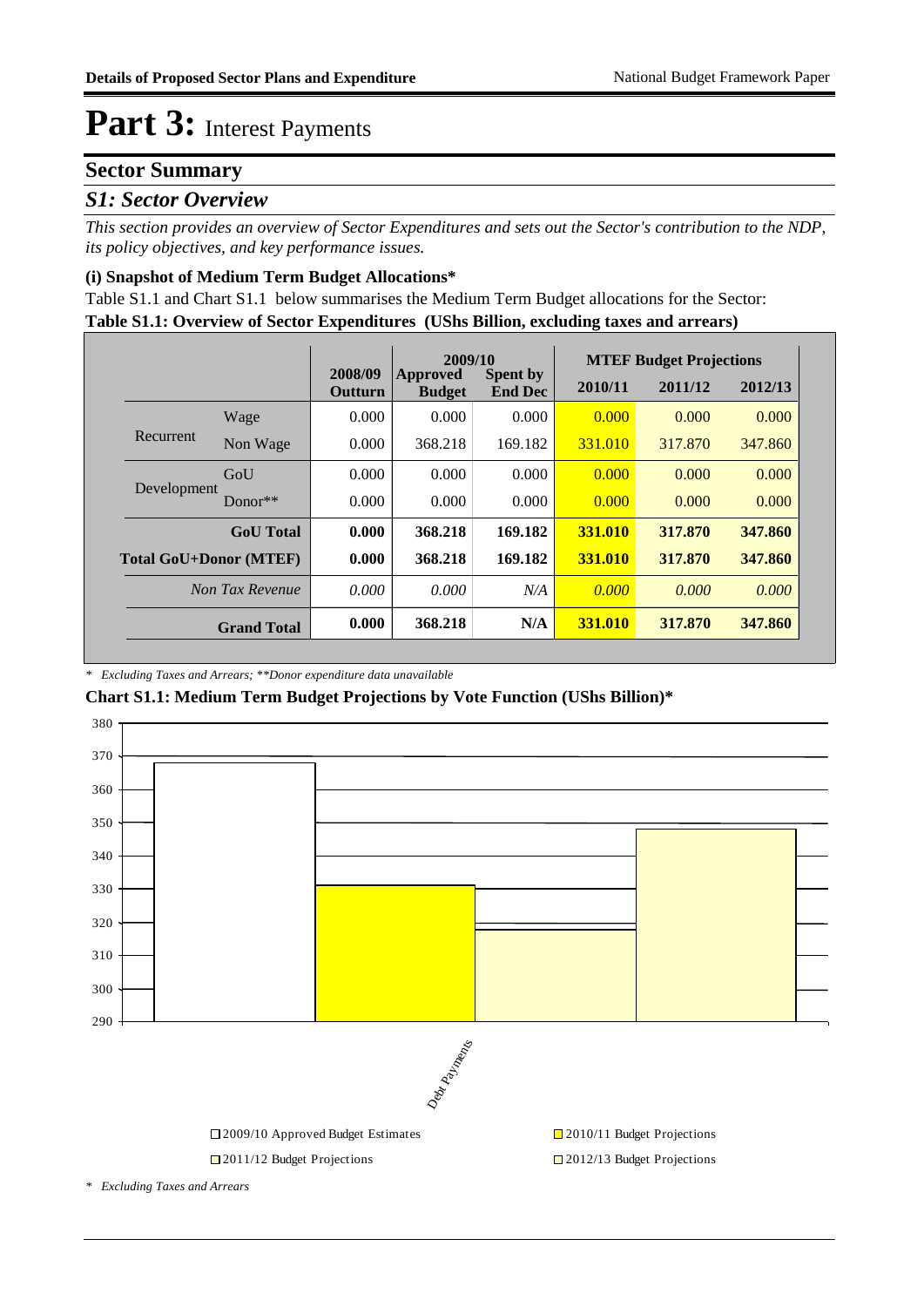## **Part 3:** Interest Payments

## **Sector Summary**

### **(ii) Sector Contributions to the National Development Plan**

### **(iii) Medium Term Sector Policy Objectives**

The sector objectives which guide medium term outputs and resource allocations are:

#### **(iv) Key Policy Implementation Issues to be addressed over the Medium Term**

The sector considers the following issues crucial to address over the medium term, to improve sector performance and the achievement of sector objectives

## *S2: Past Sector Performance and Medium Term Plans*

*This section describes past and future performance, in terms of sector outcomes, key sector outputs, costs and plans to address key sector performance issues.* 

### **(i) Sector Outcomes and the Achievement of Sector Objectives**

#### **Table S2.1: Current Status and Future Forecasts for Sector Outcomes**

### **(ii) Past and Future Planned Sector Outputs**

*Performance for the first half of the 2009/10 financial year*

#### **Table S2.2: Past and Medum Term Key Sector Output Indicators\***

|                                                          |                    | 2009/10          |                                     | <b>MTEF Projections</b> |         |         |
|----------------------------------------------------------|--------------------|------------------|-------------------------------------|-------------------------|---------|---------|
| <i>Vote Function Key Output</i><br>Indicators and Costs: | 2008/09<br>Outturn | Approved<br>Plan | <b>Outturn by</b><br><b>End Dec</b> | 2010/11                 | 2011/12 | 2012/13 |
| <b>Vote: 130 Treasury Operations</b>                     |                    |                  |                                     |                         |         |         |
| <b>Vote Function:1751 Debt Payments</b>                  |                    |                  |                                     |                         |         |         |
| <b>Vote Function Cost (UShs bn)</b>                      | 0.000              | 368.218          | <b>169.182</b>                      | 331.010                 | 317,870 | 347.860 |
| <b>Cost of Vote Services (UShs Bn)</b>                   | 0.000              | 368.218          | 169.182                             | 331.010                 | 317.870 | 347.860 |
| Cost of Sector Services (UShs Bn)                        | 0.000              | 368.218          | 169.182                             | 331.010                 | 317.870 | 347.860 |

*\* Excludes taxes and arrears; NB Table S5.1 at the end of this section provides more details of outputs planned for 2009/10 and achievements in the first half of 2008/09*

*2010/11 Planned Outputs*

*Medium Term Plans*

*Unit Costs for Key Services*

**Table S2.3: Key Unit Costs of Services in the Sector (Shs '000)**

#### **(iii) Plans to Improve Sector Performance**

**Table S2.4: Specific 2010/11 Actions and Medium Term Strategy to Improve Sector Performance** 

## *S3 Proposed Budget Allocations for 2010/11 and the Medium Term*

*This section sets out the proposed sector budget allocations for 2010/11 and the medium term, including major areas of expenditures and any notable changes in allocations.* 

### **Table S3.1: Past Expenditure and Medium Term Projections by Vote Function**

|                                      |                           | 2009/10                |                                   | <b>MTEF Budget Projections</b> |         |         |
|--------------------------------------|---------------------------|------------------------|-----------------------------------|--------------------------------|---------|---------|
|                                      | 2008/09<br><b>Outturn</b> | Appr.<br><b>Budget</b> | <b>Spent by</b><br><b>End Dec</b> | 2010/11                        | 2011/12 | 2012/13 |
| <b>Vote: 130 Treasury Operations</b> |                           |                        |                                   |                                |         |         |